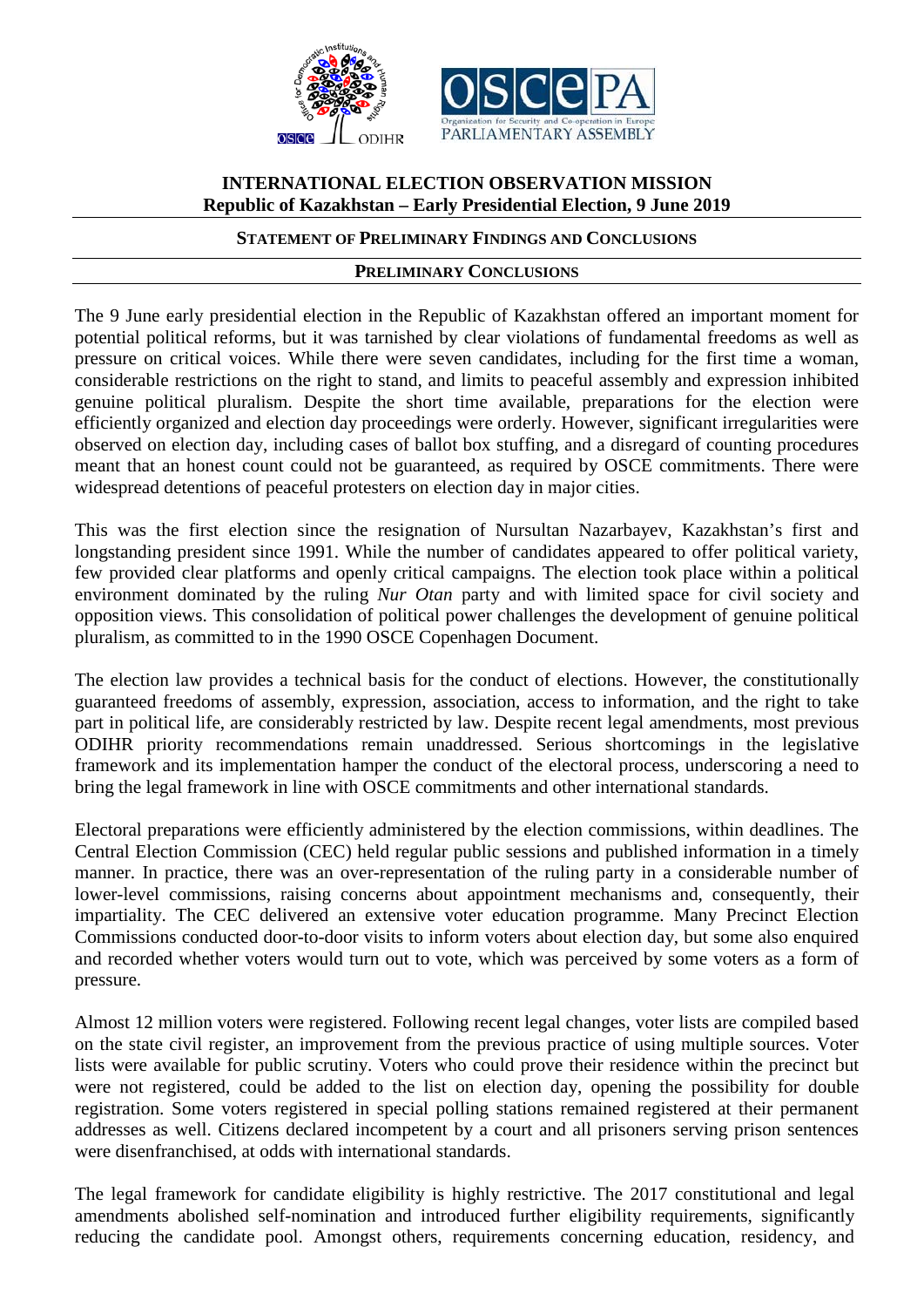experience in the civil service or elected government office, are at odds with OSCE commitments and other international standards. Of the nine eligible nominees, one withdrew and one failed the language test. There was no precise criteria for language skill evaluation. All seven remaining nominees managed to collect the required 118,140 signatures of support, within three days, and were registered.

The campaign was low-key and generated limited public interest. While no candidate reported difficulties with requesting a campaign venue, the requirement to receive permission to hold a public event ten days in advance, rather than to provide notification, is contrary to international standards. There were multiple cases in which police conducted questioning and detentions to break-up or to prevent peaceful gatherings. The incumbent enjoyed the active support of the First President. In a number of instances, public sector employees and students informed the ODIHR EOM that they had been instructed by public officials to attend campaign events and vote for the incumbent. Such activities blurred the line between party and state and raised concerns about voters' ability to cast their vote freely, as provided by OSCE commitments.

Freedom of expression and the right of access to information are guaranteed in the Constitution but are unduly restricted by the law. Contrary to previous ODIHR recommendations, defamation and insult remain criminal offenses. Legally prescribed sanctions, blocking of specific websites, and limited access to social networks on a daily basis, led to self-censorship and limited online political discourse. While media respected the formal allocation of airtime for candidates during the campaign, the extensive coverage of the incumbent in his official capacity and support for his election by the First President did not provide a level playing field for all candidates. All of these factors limited voters' ability to make an informed choice.

The Election Law provides comprehensive rules for public and private funding of the campaign. However, procedures to apply for, use and report on public funding are excessively complex. Positively, the CEC published reports on candidates' financial contributions and expenditures prior to election day. However, the lack of a breakdown of these donations and costs reduced the overall transparency.

The law provides sufficient opportunity for electoral stakeholders to file election-related complaints with the election commissions or courts. However, the right to appeal the final results is limited to the president, prime minister and parliament. Before election day, the CEC considered 157 applications and complaints, but did not publish these or their decisions, affecting transparency and the right to legal redress. The judges at all levels are nominated or appointed, and dismissed, by the president, making them dependent on the executive, contrary to the principle of separation of powers.

The Election Law provides for both citizen and international observers. While international observers are accredited by the CEC, there is no formal accreditation procedure for citizen observers. Despite the limited space for civil society, several organizations deployed observers, but a considerable number of ODIHR EOM interlocutors raised concerns about the political affiliation or independence of some groups.

Election day was efficiently organized, but significant irregularities were observed across the country, including cases of ballot box stuffing, group voting and series of identical signatures on voter lists. During the day a number of peaceful protests disputing the electoral process were forcefully broken-up by police and led to widespread detentions in major cities. The count was negatively assessed in more than half of observations, including cases of deliberate falsification, raising serious questions about whether ballots were counted and reported honestly, as required by paragraph 7.4 of the 1990 OSCE Copenhagen Document. Meaningful transparency was not always provided to observers.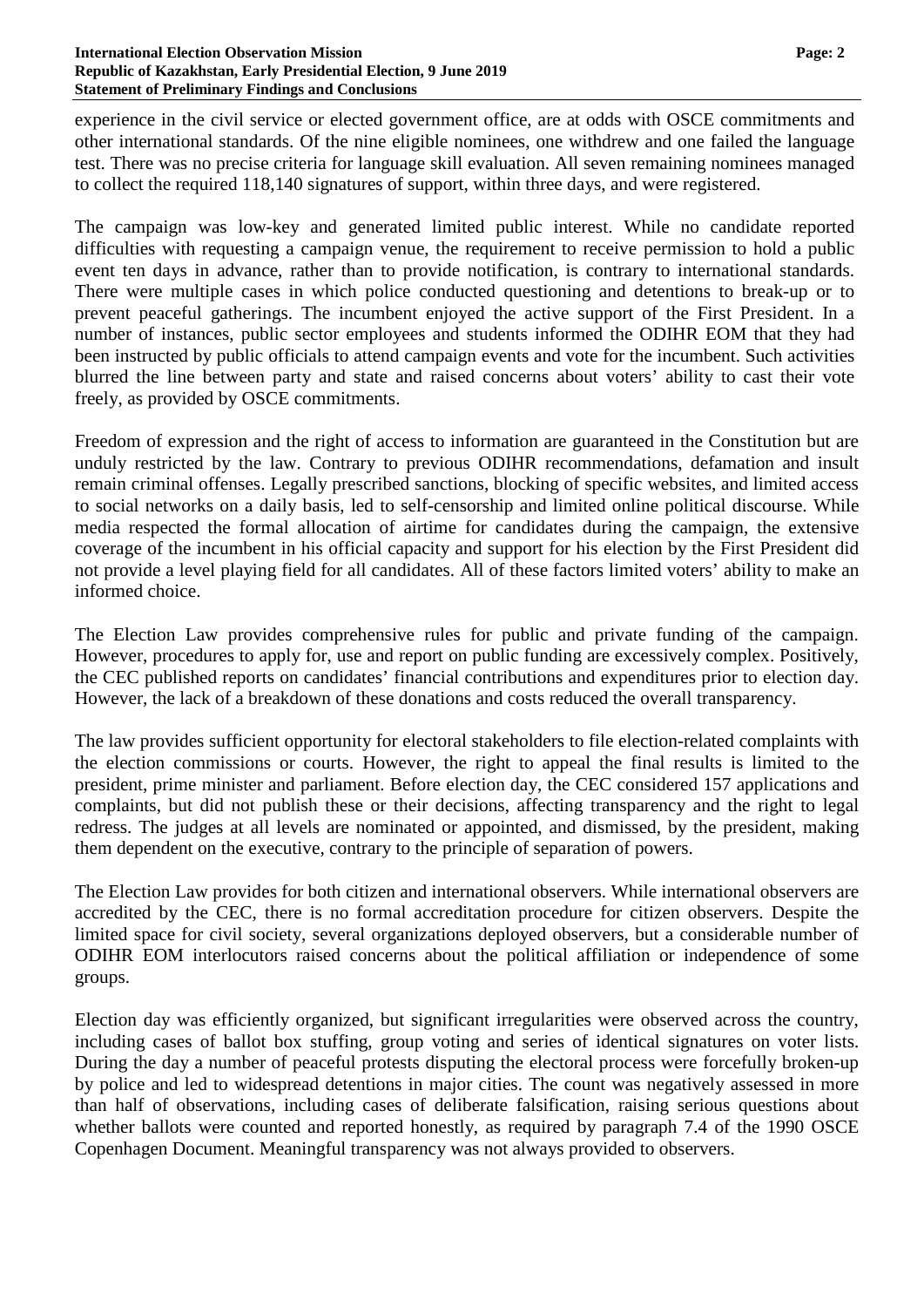#### **PRELIMINARY FINDINGS**

## **Background and Political Context**

On 19 March, Nursultan Nazarbayev, Kazakhstan's president since 1991, resigned from office. In line with the Constitution, Kassym-Jomart Tokayev, Speaker of the Senate, assumed the role of president.<sup>[1](#page-2-0)</sup> Mr. Nazarbayev retains the title of First President, remains the leader of the ruling *Nur Otan* political party and continues to serve as the life-long chairperson of the Security Council.<sup>[2](#page-2-1)</sup> On 9 April, Mr. Tokayev called for an early presidential election to be held on 9 June, and stressed that the election would be free, transparent and fair.<sup>[3](#page-2-2)</sup> This was the sixth consecutive direct national election that took place early.

Kazakhstan is a presidential republic, with the president exercising wide powers, including the right to dissolve the parliament, to initiate and veto legislation, and appoint the ministers of foreign affairs, interior and defence, as well as the chairperson and two members of the Central Election Commission (CEC).[4](#page-2-3) This election took place within a political environment dominated by the ruling *Nur Otan* party, which, following the 2016 early parliamentary elections, holds 84 of the 98 directly-elected seats in the lower chamber of the parliament (*Majilis*). An additional nine seats are indirectly elected by the Assembly of the People of Kazakhstan, an advisory body appointed by the president.<sup>[5](#page-2-4)</sup> Women hold some 27 per cent of seats in the *Majilis* and 2 of 18 ministerial posts.

Following the announcement of the election, several peaceful protests occurred in major cities, calling for the release of political prisoners and a boycott of the election. Authorities declared these assemblies illegal, as permissions to organize these gatherings had not been sought, resulting in dozens of people being arrested.<sup>[6](#page-2-5)</sup> In recent years, some opposition parties have either been banned or marginalized, through restrictive legislation or criminal prosecution.[7](#page-2-6) There are seven registered political parties, but the ability of new political parties to register is significantly restricted by the Law on Political Parties.<sup>[8](#page-2-7)</sup>

<span id="page-2-0"></span><sup>&</sup>lt;sup>1</sup> The Constitution provides that in case of resignation, the Senate Speaker assumes the role of president until the end of term. The term of the former president Mr. Nazarbayev would have regularly ended in 2020. Dariga Nazarbayeva,

<span id="page-2-1"></span>the daughter of Mr. Nazarbayev, was appointed as the new Senate Speaker.<br><sup>2</sup> The Security Council includes a number of high government officials and develops foreign, defence and national security policies, it supervises their implementation by state agencies, assesses legal acts, and advises the president. The First President is legally granted significant powers for life, including the right to propose initiatives to the

<span id="page-2-2"></span>

government and other officials and to co-ordinate state policies.<br>See [the 9 April address of the president to the nation.](http://www.akorda.kz/en/speeches/internal_political_affairs/in_speeches_and_addresses/address-of-the-president-of-kazakhstan-kassym-jomart-tokayev-to-the-nation)<br>Although 2017 constitutional reform initiated by former President Nazarbayev aimed to strengthen the

<span id="page-2-4"></span><span id="page-2-3"></span>parliament and improve the system of checks and balances, significant powers remained with the executive.<br>
Two other parties are represented in the parliament: *Ak-Zhol* and the Communist People's Party of Kazakhstan (CPPK), with seven seats each.<br>
<sup>6</sup> On 21 April, two civil activists were sentenced to 15 days of administrative arrest for displaying a banner during a

<span id="page-2-5"></span>marathon in Almaty which read "You cannot run away from the truth" with hashtags #ForFairElections and #IHaveAChoice. On 29 April, an individual was detained for five days for hanging a banner in Almaty which quoted the constitutional provision stating that "the only source of the state power is the people". On 1 May, on Kazakhstan Solidarity Day, and on 9 May, on Victory Day, protests took place in Nur-Sultan, Almaty, Aktobe, Shymkent and Oral. On 6 May, an individual was detained and questioned for holding a blank sign in a public square in Oral.

<span id="page-2-6"></span><sup>&</sup>lt;sup>7</sup> On 31 May 2019, the initiators of a prospective political party "Our Rights" challenged in a court that they had been prevented by the authorities to hold a founding congress in March 2019. In March 2018, a court declared the political movement Democratic Choice of Kazakhstan (DCK) as an extremist organization and banned it. In 2015, the Almaty Economic Court ordered the suspension of the Communist Party of Kazakhstan's activities based on a claim that its membership list included inaccuracies. In 2012, following the imprisonment of the leader of the

<span id="page-2-7"></span>unregistered political party *Alga!*, a court recognized the party as extremist and prohibited its activity.<br>To register, a party must organize a party congress with 1,000 participants from 2/3 of the regions of the count present. Furthermore, a party shall have 40,000 documented members representing all regions and cities of republican significance. The last party registered, *Birlik*, was the result of two previously registered parties merging in 2013. No other new party has been registered since 2006.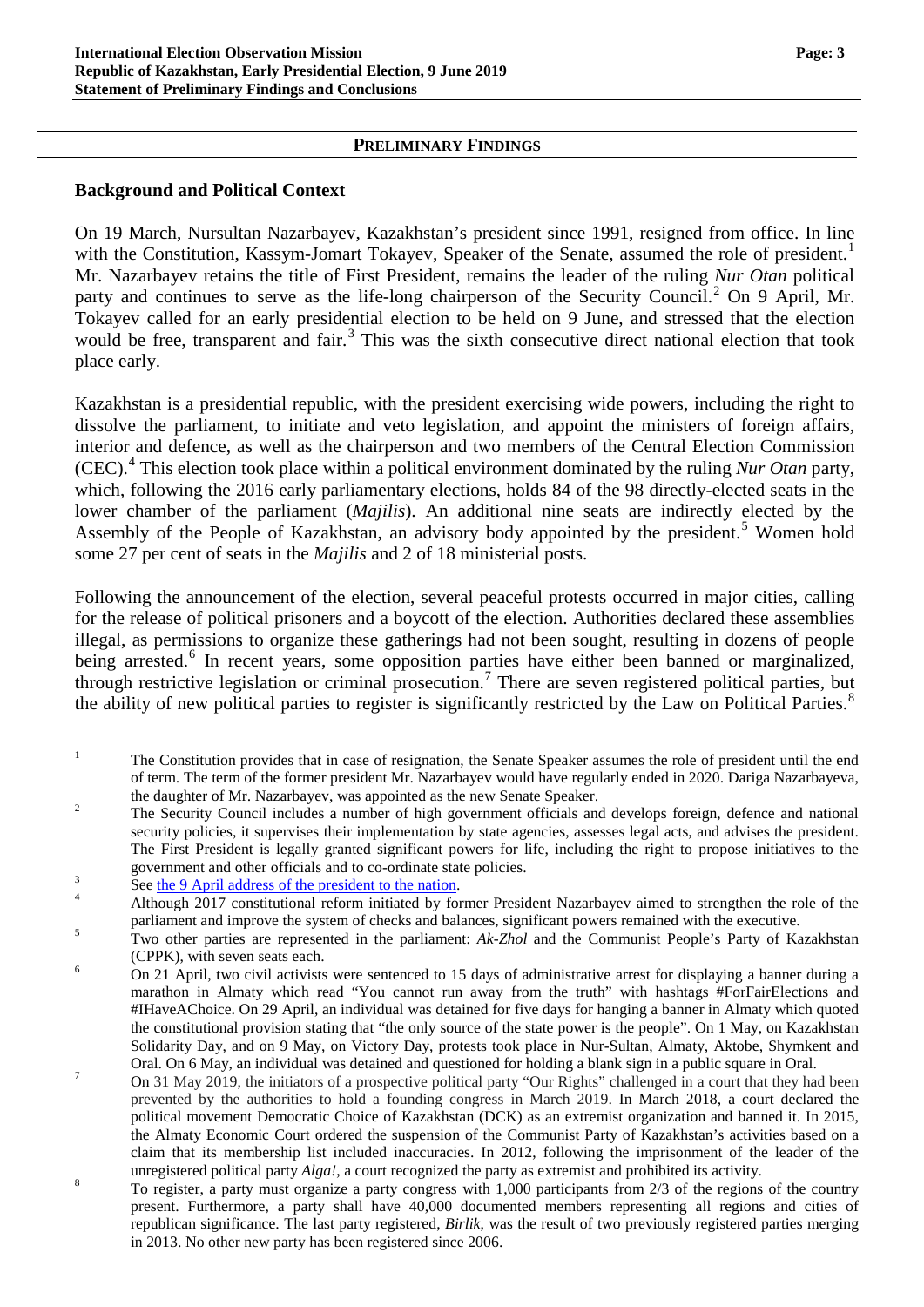Several international organizations have raised concerns about the ability to participate in political life.<sup>[9](#page-3-0)</sup> Restrictions on freedom of assembly ahead of this election and the continued consolidation of political power around one party challenges the development of genuine political pluralism, as committed to in the 1990 OSCE Copenhagen Document.<sup>[10](#page-3-1)</sup>

## **Electoral System and Legal Framework**

The president is directly elected for a five-year term by an absolute majority from a single nationwide constituency. If no candidate receives more than 50 per cent of the votes cast, a second round between the two candidates with the highest number of votes is held within two months on a date set by the  $CEC<sup>11</sup>$  $CEC<sup>11</sup>$  $CEC<sup>11</sup>$  In the second round, the candidate who receives the higher number of votes is elected.

Kazakhstan is a party to major international and regional instruments related to the holding of democratic elections.<sup>[12](#page-3-3)</sup> The legal framework for presidential elections includes the Constitution and the Constitutional Law on Elections (Election Law).<sup>[13](#page-3-4)</sup> The CEC issues regulations to provide further details on legal provisions.<sup>[14](#page-3-5)</sup> Constitutional amendments in 2017 abolished self-nomination of candidates, imposed additional requirements for presidential candidates and allowed for further restrictions on candidacy to be imposed by law. This was followed, in 2017 and 2018, by the introduction of new restrictions on candidate eligibility criteria in the Election Law, as well as changes in voter registration processes and election administration structure.

The election law provides a technical basis for the conduct of elections. However, despite the recent amendments, most previous ODIHR priority recommendations remain unaddressed, including those related to fundamental rights and freedoms, as well as to candidate rights and registration, and media environment, while the legal framework remains ambiguous and inconsistent.<sup>[15](#page-3-6)</sup> The constitutional guarantees of fundamental freedoms of assembly, expression, association, access to information, and the right to take part in political life, are restricted by provisions in the Criminal Code, especially those related to defamation, incitement to social, national and religious discord, spreading of false information, and other administrative restrictions.<sup>[16](#page-3-7)</sup> Additionally, the space in which civil society operates is severely confined, including through restrictions on foreign funding and arbitrary application of the law

<span id="page-3-0"></span><sup>&</sup>lt;sup>9</sup> The UN Human Rights Committee (CCPR) in its Concluding observations on the second periodic report of [Kazakhstan](http://docstore.ohchr.org/SelfServices/FilesHandler.ashx?enc=6QkG1d%2fPPRiCAqhKb7yhsnVLXh7tWotjakJ2A4dlu%2fy2qfDftERdCyCiDGloD6fvzZPyCZ0wxIQtC5PKOS88usA9KTALCc%2bvYBxRUcrhBBAppOyS%2foU4aLnMIOYiy%2blt) (9 August 2016), paragraph 54a, called on Kazakhstan to "...Refrain from criminalizing public associations, including political parties, for their legitimate activities under criminal law provisions that are broadly defined and not compliant with the principle of legal certainty… [and to] clarify the broad grounds for the

suspension or dissolution of political parties…".<br><sup>10</sup> In paragraph 3 of the 1990 OSCE Copenhagen Document participating States "recognize the importance of

<span id="page-3-2"></span><span id="page-3-1"></span>pluralism with regard to political organizations".<br>The CEC informed the ODIHR EOM that it would set the date for the second round, if needed, only after the results

<span id="page-3-3"></span>of the 9 June election day.<br><sup>12</sup> Including the 1966 International Covenant on Civil and Political Rights [\(ICCPR\)](https://treaties.un.org/doc/publication/unts/volume%20999/volume-999-i-14668-english.pdf), 1979 Convention for Elimination of All Forms of Discrimination against Women [\(CEDAW\)](https://www.ohchr.org/en/professionalinterest/pages/cedaw.aspx), 1965 International Convention on the Elimination of All Forms of Racial Discrimination, 2003 Convention against Corruption, 2006 Convention on the Rights of Persons with Disabilities [\(CRPD\)](https://www.ohchr.org/EN/HRBodies/CRPD/Pages/ConventionRightsPersonsWithDisabilities.aspx), and the 2002 Convention on the Standards of Democratic Elections, Electoral Rights and Freedoms in the Member States of the Commonwealth of Independent States [\(CIS Convention\)](https://www.venice.coe.int/webforms/documents/default.aspx?pdffile=CDL-EL(2006)031rev-e). Kazakhstan is also a

<span id="page-3-4"></span>member of the Council of Europe's Commission for Democracy through Law (Venice Commission).<br>
Other relevant laws include the Law on the President, the Constitutional Law on the First President – Elbasy, the Law on Civil Service, the Law on Public Associations, the Law on the Procedure for Organizing and Conducting Peaceful Assemblies, Meetings, Marches, Pickets and Rallies (Law on Peaceful Assemblies), the Criminal Code, the

<span id="page-3-5"></span>Administrative Offences Code, and the Civil Procedures Code.<br>
<sup>14</sup> For this election, the CEC adopted a calendar that stipulated expedited terms of electoral activities for the first round of the election and issued a number of resolutions, including on voting of persons with disabilities, media-related issues, and verification of supporting signatures.<br>Ambiguities and inconsistencies remain in respect of campaign finance, post-electoral dispute resolution, nomination

<span id="page-3-6"></span>of election commissioners, voter registration, absentee voting, and election campaigning.<br><sup>16</sup> See also, the 2016 UN CCPR [Concluding observations on the second periodic report of Kazakhstan,](http://docstore.ohchr.org/SelfServices/FilesHandler.ashx?enc=6QkG1d%2FPPRiCAqhKb7yhsnVLXh7tWotjakJ2A4dlu%2Fy2qfDftERdCyCiDGloD6fvzZPyCZ0wxIQtC5PKOS88usA9KTALCc%2BvYBxRUcrhBBAppOyS%2FoU4aLnMIOYiy%2Blt) paragraphs 51-

<span id="page-3-7"></span><sup>5,</sup> and, 2014 UN CCPR *[Toregozhina v. Kazakhstan](https://tbinternet.ohchr.org/_layouts/15/treatybodyexternal/Download.aspx?symbolno=CCPR/C/112/D/2137/2012&Lang=en)*, paragraphs 7 - 9.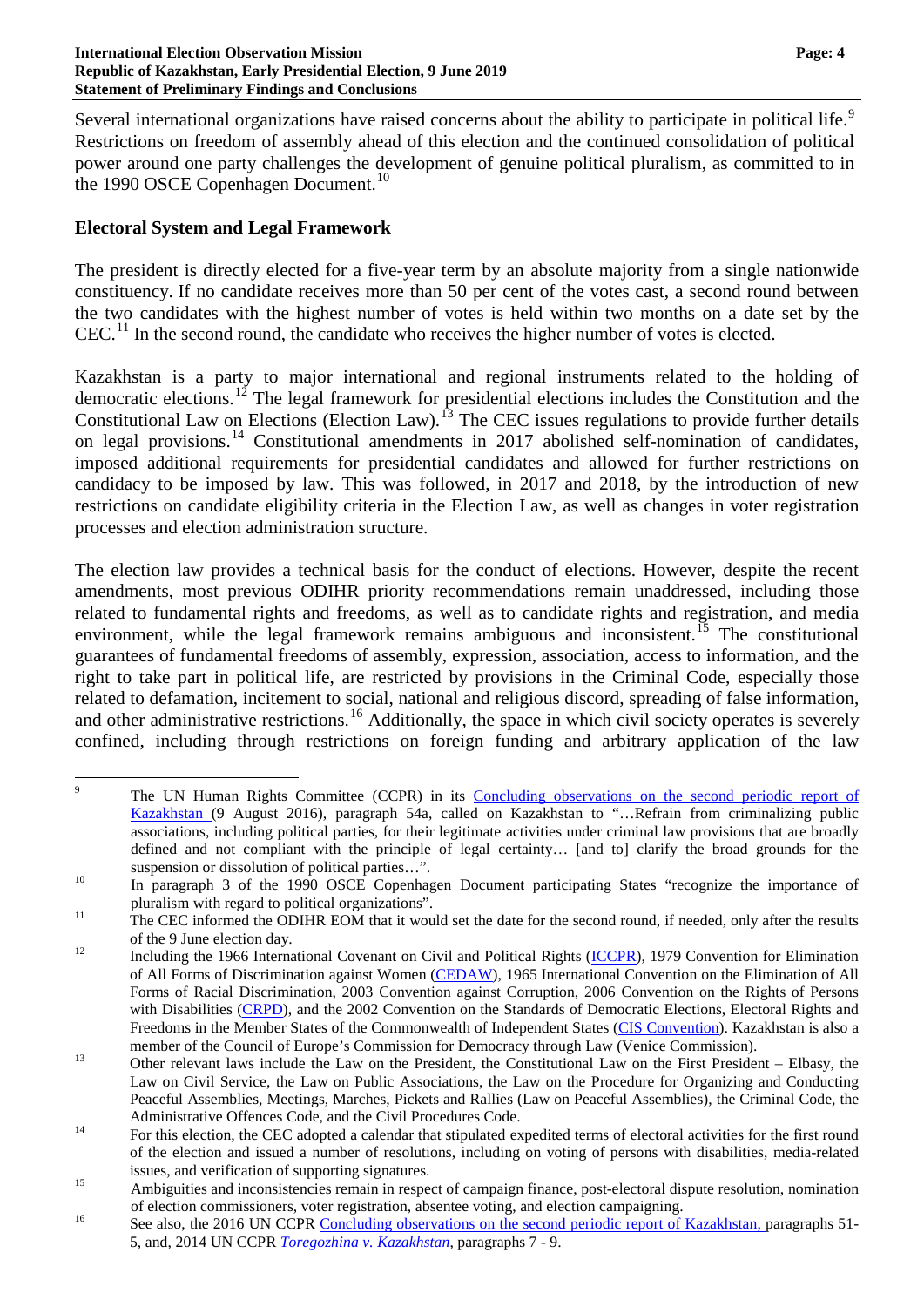pertaining to extremism that entails not only criminal sanctions but also automatic limitations on a wide scope of civil rights.<sup>[17](#page-4-0)</sup> These serious shortcomings in the legal framework and its implementation hamper the conduct of the electoral process, underscoring a need to bring the legal framework in line with OSCE commitments and other international obligations and standards.<sup>[18](#page-4-1)</sup>

### **Election Administration**

The election administration is permanent and three-tiered, consisting of the CEC, 232 Territorial Election Commissions (TECs), and 9,968 Precinct Election Commissions (PECs). Women are wellrepresented in the election administration, including three of seven CEC members and some 67 per cent of all lower-level commissioners.

The CEC and TECs are formed for five years and consist of seven members. The CEC chairperson and two members are appointed by the president, and the Senate and *Majilis* each appoint two members. Following the 2018 amendments to the Election Law, PECs should have from 5 to 11 members depending on the number of voters they serve and, in a welcome step, no more than half of PEC and TEC members should be employees of the same institution.<sup>[19](#page-4-2)</sup> In January 2019, a new composition of lower-level commissions was appointed by local councils (*Maslikhats*), based on nominations from registered political parties, with a maximum of one representative per commission. In case of insufficient proposals, applications from public associations were considered and, when still insufficient, from superior commissions. [20](#page-4-3) However, by law, *Maslikhats* are not bound by proposals from the nominating bodies and political parties and associations may nominate commissioners who are not their members, which in practice led to political imbalance in the composition of some TECs and PECs. According to CEC data, five of the seven registered parties formally have equitable representation.<sup>[21](#page-4-4)</sup> However, in a considerable number of commissions visited by the ODIHR EOM, there was, in practice, more than one member affiliated with *Nur Otan*. [22](#page-4-5) Additionally, in 53 of 232 TECs that provided data, 89 per cent of chairpersons were nominated by *Nur Otan,* with a similar pattern observed in PEC leadership. In others, chairpersons were also supervisors to some commission members in their regular jobs, leading to concerns over their independence. Some commissioners that the ODIHR EOM met with did not know who nominated them. The over-representation of one party in the election administration raises concerns about mechanisms for appointment of commissions and, consequently, their impartiality, challenging international standards.<sup>2</sup>

<span id="page-4-0"></span><sup>&</sup>lt;sup>17</sup> The law contains a broad definition of extremism, which was also subject of criticism by the 2016 UN CCPR [Concluding observations on the second periodic report of Kazakhstan,](http://docstore.ohchr.org/SelfServices/FilesHandler.ashx?enc=6QkG1d%2FPPRiCAqhKb7yhsnVLXh7tWotjakJ2A4dlu%2Fy2qfDftERdCyCiDGloD6fvzZPyCZ0wxIQtC5PKOS88usA9KTALCc%2BvYBxRUcrhBBAppOyS%2FoU4aLnMIOYiy%2Blt) paragraphs 13-14. Limitations may include opening bank accounts and most financial operations, and a ban on access to a wide number of state and private

<span id="page-4-1"></span>services. Moreover, such charges can be used as a ground for termination of citizenship under the Constitution.<br><sup>18</sup> Paragraph 4 of the [1990 OSCE Copenhagen Document](https://www.osce.org/odihr/elections/14304?download=true) commits participating States to "ensure that their laws, regulations, practices and policies conform with their obligations under international law and are brought into harmony with the provisions of the Declaration on Principles and other [O]SCE commitments." Paragraph 12 of the 1996 UN CCPR General Comment No 25 to Article 25 of the ICCPR, states that "[f]reedom of expression, assembly and association are essential conditions for the effective exercise of the right to vote".

<span id="page-4-2"></span><sup>&</sup>lt;sup>19</sup> Five members with up to 1,000 voters; seven between 1,001 and 2,000 voters; nine between 2,001 and 2,500 voters; and eleven between 2,501 and 3,000 voters. Previously, membership of all commissions was set to seven members.<br><sup>20</sup> According to the CEC, 68.7 per cent of members were nominated by different parties, 29.9 per cent by publi

<span id="page-4-3"></span>associations, and 1.4 per cent by higher-level commissions. Some 40 per cent are new members.<br>
Nur Otan nominated 21.3 per cent, CPPK, 20.3 per cent, Auyl, 20 per cent, Ak Zhol, 19.4 per cent, Birlik 18.9 per

<span id="page-4-4"></span>cent. *Azat* did not nominate members at all, while the Nationwide Social Democratic Party only nominated members in 5 TECs and 68 PECs (0.2 per cent), which were all elected.

<span id="page-4-5"></span><sup>&</sup>lt;sup>22</sup> For example, according to official information, in [Arshalinsky,](http://aqmola.gov.kz/page/read/Sostav_Arshalynskoj_rajonnoj_territorialnoj_izbiratelnoj_komissii.html?lang=ru) [Beskaragaiskaya](http://www.beskaragay.vko.gov.kz/ru/election.htm?mobile=off) and [Zerendinskaya](http://aqmola.gov.kz/page/read/Sostav_Zerendinskoj_rajonnoj_territorialnoj_izbiratelnoj_komissii_Akmolinskoj_oblasti.html?lang=ru) TECs, all members are affiliated with *Nur Otan*. The ODIHR EOM observed that in 4 of 9 Kyzylorda TECs more than half of the members are affiliated with *Nur Otan*. In Mangystau TEC, 6 out of 7 members are affiliated with *Nur Otan*. In at least one Shymkent TEC, 3 members are affiliated with *Nur Otan*. On numerous other occasions, multiple members

<span id="page-4-6"></span>of a given commission would identify themselves to the ODIHR EOM as being *Nur Otan* members. <sup>23</sup> Paragraph 20 of the 1996 UN CCPR General Comment 25 to the ICCPR requires that "[a]n independent electoral authority should be established to supervise the electoral process and to ensure that it is conducted fairly, impartially and in accordance with established laws which are compatible with the Covenant".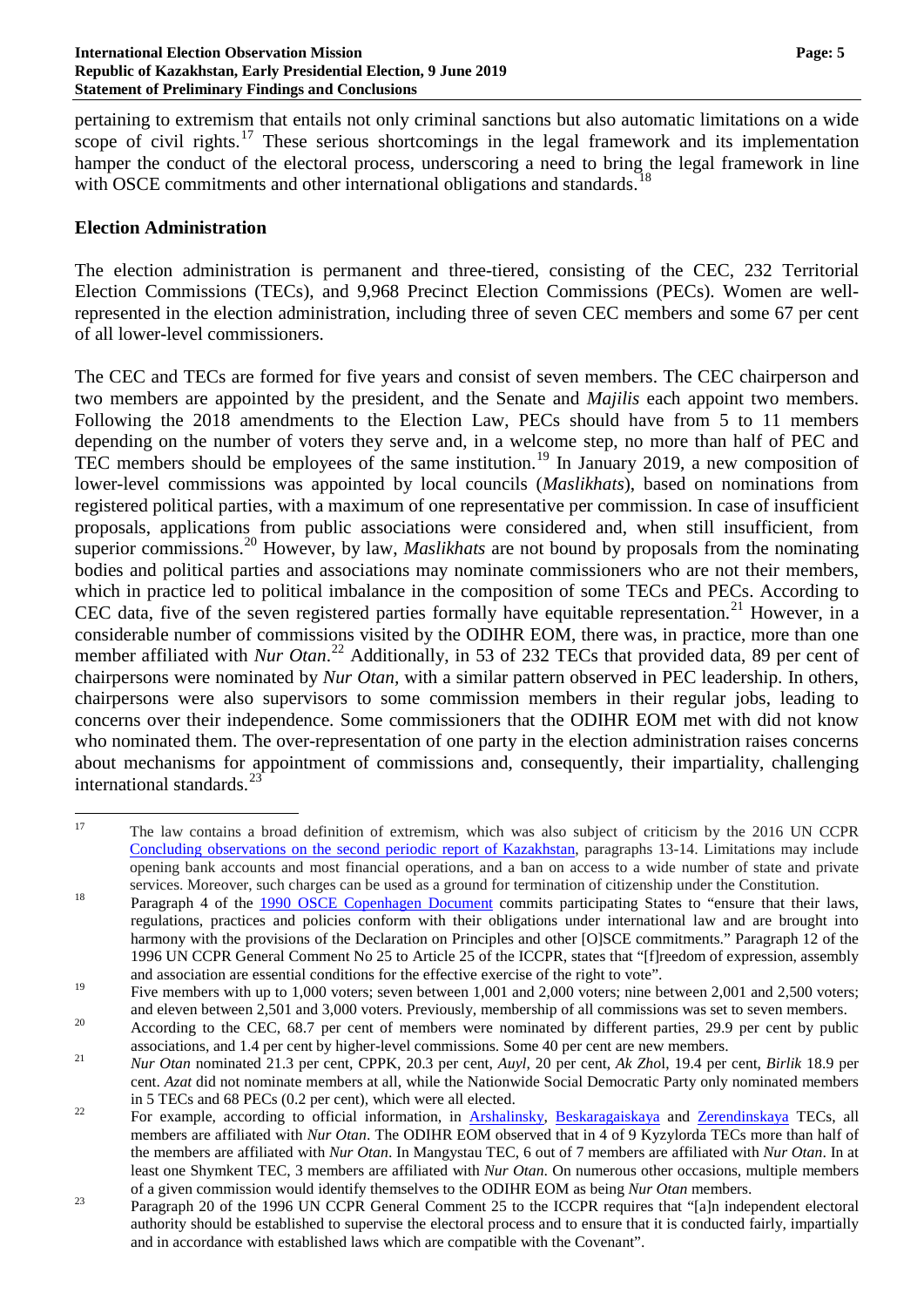Electoral preparations were administered efficiently and in compliance with legal deadlines. The CEC held regular sessions which were open and attended by observers, media and party representatives, and most CEC resolutions were published on its website in a timely manner. Resolutions were adopted unanimously with little or no discussion. The CEC conducted preparatory meetings on pertinent issues, which were not open to the public. While most commissions, including the CEC, were open and forthcoming with information for the ODIHR EOM, information was not always provided to the media when questions were asked that did not directly pertain to the session agenda.

Lower-level commissions undertook their work efficiently; however, sessions were often held on an *adhoc* basis without informing stakeholders, which lessened transparency. While the Election Law obliges TECs to publish their decisions, the ODIHR EOM observed that in many cases that they were not published.<sup>[24](#page-5-0)</sup> A nationwide training programme for new commissioners on election day procedures was undertaken, which was comprehensive and informative, albeit with limited practical sessions.

The CEC maintains a comprehensive website and developed an extensive voter education programme, with TV spots and educational videos, mainly related to voting procedures and first-time voters, regularly aired by various broadcasters in Kazakh and Russian language. Many PECs informed ODIHR EOM observers that they conducted door-to-door visits to inform voters about election day, with some also inquiring and recording whether voters would vote, which was perceived by some voters as a form of pressure.<sup>[25](#page-5-1)</sup>

## **Voter Registration**

All citizens over 18 years of age have the right to vote, except those declared incompetent by a court decision and those serving prison sentences, irrespective of the gravity of the crime. This blanket restriction on prisoners and disenfranchisement of persons with mental disabilities is at odds with OSCE commitments and international obligations. [26](#page-5-2)

Voter registration is passive and voters are included in voter lists based on their place of residence. Following recent changes to the law, the local executive bodies (*Akimats*) compile voter lists based on data from the state civil register, marking an improvement in the way the voter lists are compiled.<sup>[27](#page-5-3)</sup> *Akimats* submit voter lists to respective TECs twice a year. The TECs cross-check the lists with data from the CEC, which maintains a separate unified electronic voter register.<sup>[28](#page-5-4)</sup> In case any discrepancies are found, they are forwarded to *Akimats* for their consideration.<sup>[29](#page-5-5)</sup> In line with the law, extracts of the voter list were forwarded by *Akimats* to respective PECs on 20 May and made available at polling stations for public scrutiny from 25 May through election day, but usually only upon request. Minimal

<span id="page-5-0"></span><sup>&</sup>lt;sup>24</sup> In 24 TECs, the ODIHR EOM was informed that decisions and meeting minutes are available only upon request.<br><sup>25</sup> In Karagandy, Pavlodar and Petropavl. Paragraph 19 of the 1996 UN CCPR General Comment No. 25 to the ICC

<span id="page-5-1"></span>states that "…Persons entitled to vote must be free to vote for any candidate for election and for or against any proposal submitted to referendum or plebiscite, and free to support or to oppose government, without undue influence or coercion of any kind which may distort or inhibit the free expression of the elector's will. Voters should be able to form opinions independently, free of violence or threat of violence, compulsion, inducement or manipulative interference of any kind".<br>Paragraph 24 of the 1990 OSCE Copenhagen Document provides that restrictions on rights and freedoms must be

<span id="page-5-2"></span><sup>&</sup>quot;strictly proportionate to the aim of the law". Paragraph 14 of the 1996 UN CCPR General Comment No. 25 to Article 25 of the ICCPR states that grounds for deprivation of voting rights should be "objective and reasonable".

<span id="page-5-3"></span>See also Articles 1, 12 and 29 of the [2006 UN Convention on the Rights of Persons with Disabilities \(CRPD\).](https://www.un.org/development/desa/disabilities/convention-on-the-rights-of-persons-with-disabilities/convention-on-the-rights-of-persons-with-disabilities-2.html)<br>Prior to the 2018 amendments to the Election Law, Akimats compiled lists based on data provided directly by

<span id="page-5-4"></span>various institutions and from information collected through door-to-door visits.<br><sup>28</sup> The data that the CEC received from the TECs and the data maintained by the CEC is based on same source (state civil register).

<span id="page-5-5"></span><sup>&</sup>lt;sup>29</sup> By law, the *Akimats* are responsible for formation and accuracy of the voter list.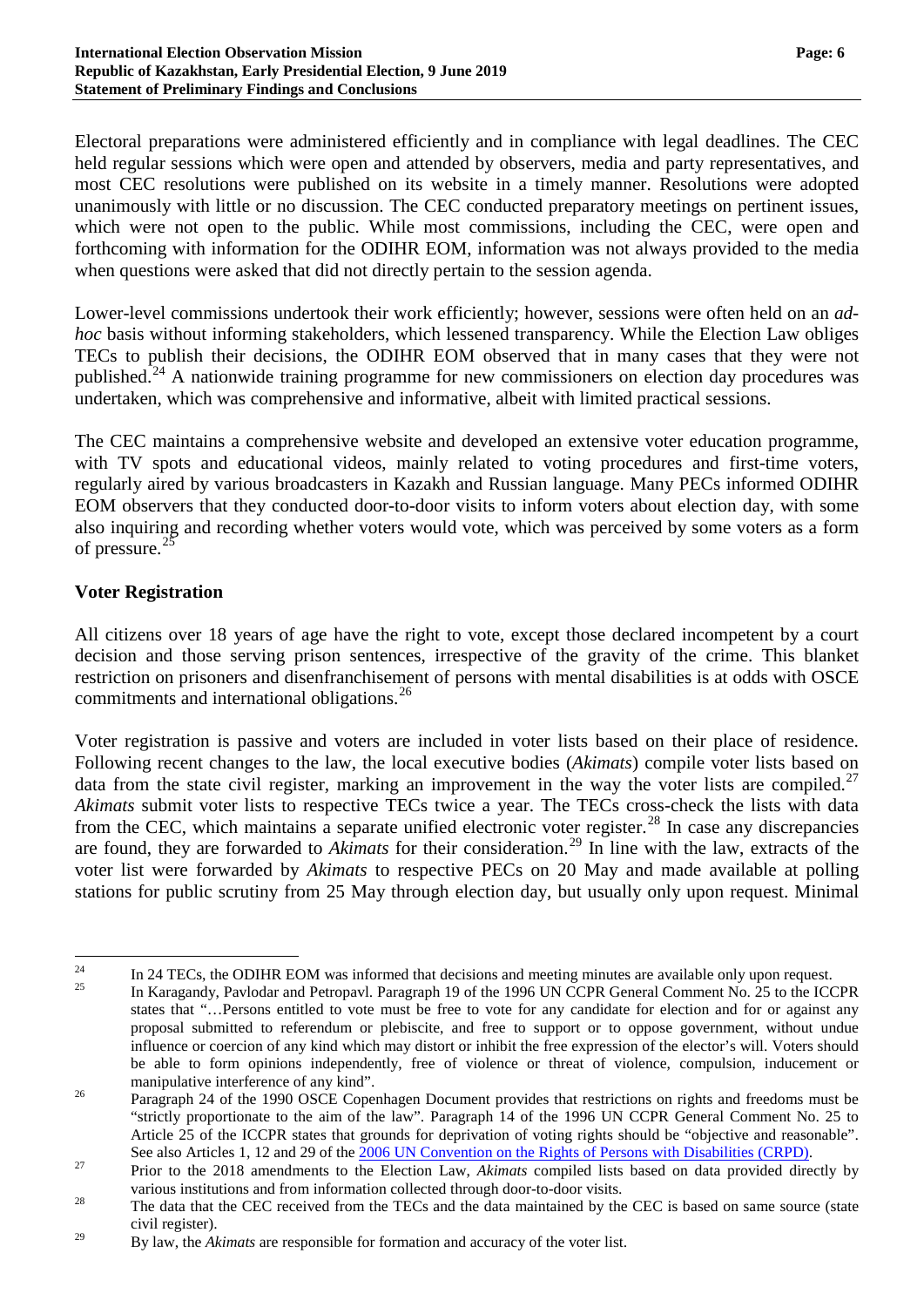corrections were transmitted to TECs, but, according to the CEC, these will not be reflected in the state civil register. On 20 May, the CEC reported that there were 11,947,995 voters registered.

Voters who wish to vote away from their place of permanent residence could request a temporary change of registration up to 30 days prior to election day, or apply for an Absentee Voting Certificate (AVC), which allowed them to vote in any polling station outside their registered locality.<sup>[30](#page-6-0)</sup> As a new feature, in order to oversee the issuance of AVCs, the CEC received through the TECs a breakdown of AVCs for each PEC. There is no post-election audit of AVCs. Some categories of voters could be registered to vote in special polling stations from 4 to 8 June, but the CEC stated that such voters may also remain registered in the voter list of their permanent residence, due to lack of time to implement changes. Voters, who could prove their residence within the precinct but were not registered, could be included on the supplementary voter lists on election day. Voter registration on election day is not in line with international good practice as it could result in multiple registrations.<sup>[31](#page-6-1)</sup> Overall, enhanced cross-checks of voter registration data and better electronic integration with the state civil register have improved the accuracy of voter lists, partially addressing a prior ODIHR recommendation. However, concerns remain about the potential for multiple voting due to double registration and a possible misuse of AVCs.

# **Candidate Registration**

Candidates can be nominated by political parties or other registered public associations. The 2017 amendments removed the possibility for candidates to be self-nominated, contrary to OSCE commitments and the CIS Convention.<sup>[32](#page-6-2)</sup> In addition to having the right to vote, prospective candidates must be citizens by birth, at least 40 years old, fluent in the Kazakh language, have a higher education, and official residence in the country for the last fifteen years.<sup>[33](#page-6-3)</sup> The law disenfranchises persons serving criminal sentences (including probation), those with a criminal record that has not been expunged, and those with a prior conviction for a crime or administrative offence involving corruption. The 2017 amendments to the Electoral Law introduced additional requirements that candidates have five years of experience in civil service or elected governmental office, and pass a medical test.

The extensive and restrictive nature of these requirements unreasonably limits the possibility to stand as a candidate for a broad range of otherwise eligible citizens. In particular, the limitations based on residency, current or previous employment, education, language, and the blanket restriction on criminal conviction are contrary to OSCE commitments and other international obligations and standards.<sup>[34](#page-6-4)</sup>

<span id="page-6-0"></span><sup>&</sup>lt;sup>30</sup> AVCs could be requested from 24 May to 8 June. At time of issuance of the AVC, its serial number is added to the

<span id="page-6-1"></span>voter list entry of the voter requesting the AVC. According to the CEC, by 8 June, 35, 951 AVCs were issued.<br>
31 Section 1.2.iv of the 2002 Venice Commission's Code of Good Practice in Electoral Matters recommends that "polling stations should not be permitted to register voters on election day itself". <sup>32</sup> Paragraph 7.5 of the 1990 OSCE Copenhagen Document commits participating States to "respect the right of

<span id="page-6-2"></span>citizens to seek political or public office, individually or as representatives of political parties or organizations, without discrimination". Article 10.3 of the 2002 CIS Convention states that "candidates may be put forward by

<span id="page-6-3"></span>voters of a relevant electoral district and/or by way of self-nomination for election".<br>Upon an application of Mr. Toqayev, who served as Director-General of the UN Office in Geneva from 2011 until 2013, the Constitutional Council interpreted that a residence abroad for the purposes of diplomatic service does not

<span id="page-6-4"></span><sup>&</sup>lt;sup>34</sup> Article 25 in conjunction with Article 2 of the ICCPR requires that the right to be elected shall be ensured free from any discrimination. Paragraph 15 of the 1996 UN CCPR General Comment No. 25 to the ICCPR states that "Persons who are otherwise eligible to stand for election should not be excluded by unreasonable or discriminatory requirements such as education, residence or descent, or by reason of political affiliation". Paragraphs 7.3 and 24 of the 1990 OSCE Copenhagen Document guarantee equal and universal suffrage and require that any restrictions be proportionate to the aim of the law. Article 2 of the 2002 CIS Convention states that "the citizen's right to elect and to be elected to the bodies of state power ... does not depend on and is exercised without any limitations of a discriminatory nature in terms of sex, language, religion or denomination, political or other convictions, national or social origin, membership of a national minority or ethnic group, property status or other circumstances".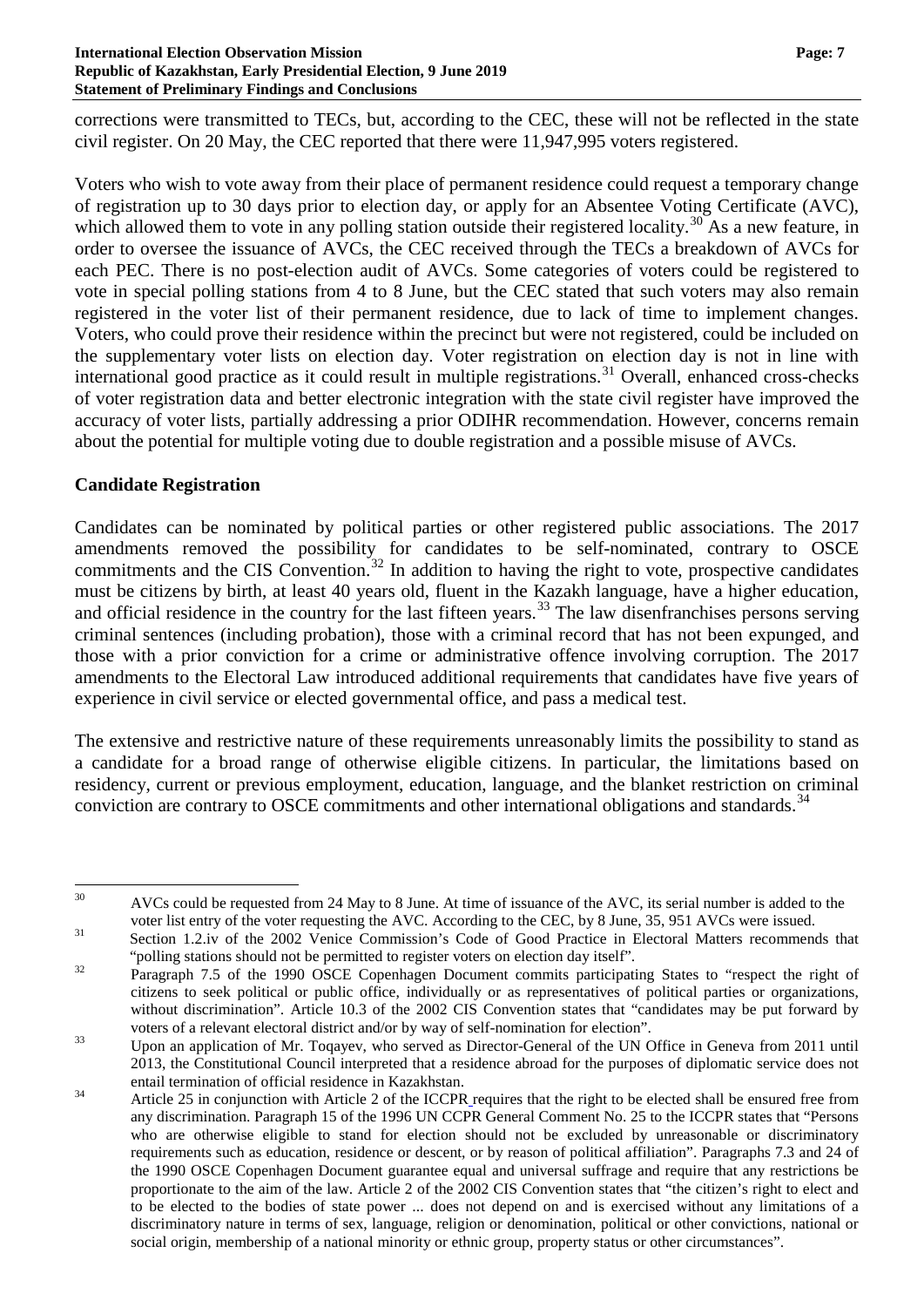Nine candidates were nominated, four from political parties and five from associations.<sup>[35](#page-7-0)</sup> The CEC verification period for prospective candidates started on 28 April and included an examination of candidates' fluency in the Kazakh language by 30 April. [36](#page-7-1) In line with a 2005 CEC resolution, the language test consisted of writing an essay, reading with appropriate diction, and public speaking for 15 minutes. However, precise criteria for evaluating the tests were not established, limiting candidates' ability to prepare for the test and leaving the potential for inconsistent evaluations.<sup>[37](#page-7-2)</sup> One prospective candidate did not pass the test and one was withdrawn by the nominating association.<sup>[38](#page-7-3)</sup>

The remaining seven nominees had two days (from 1 to 3 May) to collect signatures from at least one per cent of registered voters (118,140 for this election), equally representing at least two-thirds of all regions and Almaty, Nur-Sultan and Shymkent. The TECs then had five days to check the authenticity of signatures and submit results to the CEC. In a 2005 resolution, the CEC recommended grounds for invalidating signatures.<sup>[39](#page-7-4)</sup> However, the TECs may also invalidate signatures on any other grounds they consider legally justified, which may lead to variable interpretation, contrary to international standards.<sup>[40](#page-7-5)</sup> Following the payment of a deposit of some EUR 5,000 and the submission of individual and spouse tax declarations, seven nominees were registered by the CEC as candidates, one of whom is a woman, for the first time in a presidential election in Kazakhstan.<sup>[41](#page-7-6)</sup> By law, the candidates were listed on the ballot in alphabetical order.<sup>[42](#page-7-7)</sup>

## **Election Campaign**

The campaign started once candidate registration was finalized on 11 May, and ended at midnight on 7 June when the silence period began. While the fact that there were seven candidates coming from different parties and associations appeared to offer political variety, few provided clear platforms and openly critical campaigns. Although active in the campaign offices of most candidates, women did not occupy leadership positions and no candidate offered concrete campaign manifestos that addressed gender issues.[43](#page-7-8)

The campaign was low-key and largely limited to posters and billboards, generating limited public interest. Although most candidates stated that they would use the internet as a campaign tool, few maintained a meaningful online presence. Candidates could hold public meetings or events only after requesting permission from the appropriate local authorities ten days prior to the planned event, which is

<span id="page-7-2"></span><span id="page-7-1"></span>

<span id="page-7-0"></span><sup>&</sup>lt;sup>35</sup><br>The CEC rejected 13 'self-nominations' for non-compliance with legal requirements.<br>By law, the incumbent president is exempt from the language test.<br>Paragraph 7.6 of the 1990 OSCE Copenhagen Document commits participa and organizations with the necessary legal guarantees to enable them to compete with each other on a basis of equal

<span id="page-7-3"></span>treatment before the law and by the authorities".<br>The candidate that failed the language test filed a complaint to the Supreme Court on 6 May, which was dismissed. The Linguistic Commission informed the ODIHR EOM that the rejected candidate made 19 mistakes in a 13-line essay and he failed the other two parts.

<span id="page-7-4"></span><sup>&</sup>lt;sup>39</sup> Including through checking if the signing was performed by one person on behalf of several voters, or if the voter signed more than once for one candidate.<br>40 Section I.1.3.iii of the 2002 Venice Commission's Code of Good Conduct in Electoral Matters recommends that

<span id="page-7-6"></span><span id="page-7-5"></span><sup>&</sup>quot;checking of signatures must be governed by clear rules". <sup>41</sup> In the 2015 presidential election there were three candidates contesting. The deposit is 2,125,000 Kazakhstan *Tenge* (KZT), based on 50-times minimum wage; approximately EUR  $1 = KZT$  426. The deposit is returned to those who

<span id="page-7-7"></span>obtain at least five per cent of votes. <sup>42</sup> Zhambyl Akhmetbekov, CPPK, Daniya Yespayeva, *Ak Zhol*, Amirzhan Kossanov, Public Association *Ult Tagdyry* – National Patriotic Movement, Toleutai Rakhimbekov, *Auyl* – People's Democratic Patriotic Party, Amangeldy Taspikhov, Republican Association of Trade Unions "Federation of Trade Unions of the Republic of Kazakhstan",

<span id="page-7-8"></span>Kassym-Jomart Tokyaev, *Nur Otan*, and Sadi-Bek Tugel, *Uly Dala Kyrandary* – Republican Movement.<br><sup>43</sup> See also, 2014 CEDAW [Concluding observations on the combined third and fourth periodic reports of Kazakhstan.](https://tbinternet.ohchr.org/_layouts/treatybodyexternal/Download.aspx?symbolno=CEDAW/C/KAZ/CO/3-4&Lang=En)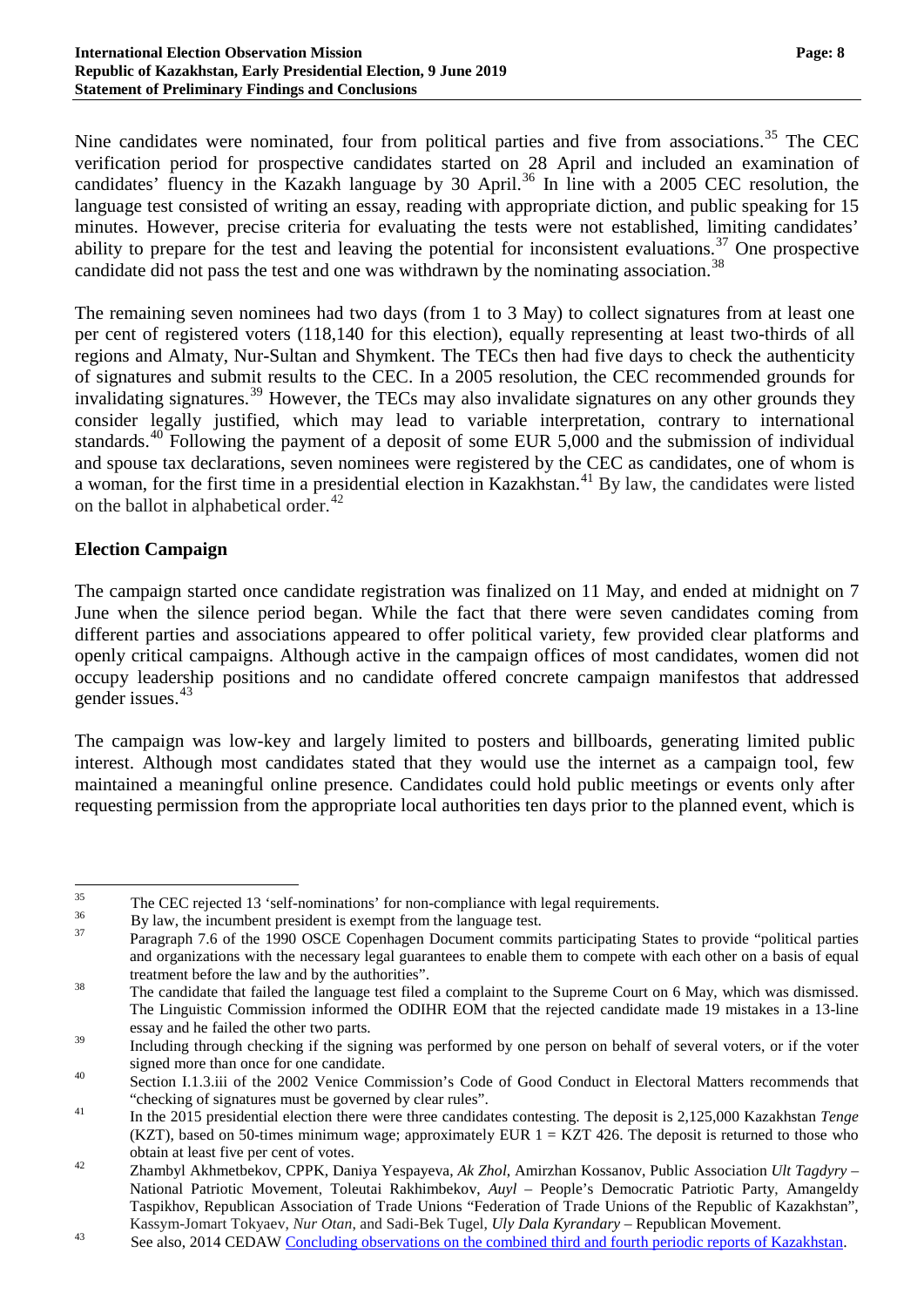not in line with OSCE commitments and international standards.<sup>[44](#page-8-0)</sup> Several interlocutors informed the ODIHR EOM that they do not request permission to organize political events due to the restrictive process and the likelihood of it being denied. On multiple occasions the police conducted questioning and temporary detentions as a means to prevent possible gatherings. Organizers and participants, including individuals who called for public gatherings or a boycott of the election were subject to fines and arrests.<sup>[45](#page-8-1)</sup> The end of the campaign was further marred by several cases of detention.<sup>[46](#page-8-2)</sup> Collectively, these restrictions unduly limited freedom of assembly and political expression before and during the campaign.

According to the CEC, in the first 12 days of the campaign, 7,453 campaign events took place throughout the country. However, the ODIHR EOM was made aware of a total of 55 events, and observed 22 of them. Despite the ODIHR EOM's requests to all candidates, most did not make their campaign schedules available on the grounds that they were internal documents.<sup>[47](#page-8-3)</sup> Candidates informed the ODIHR EOM that they were satisfied with allocated venues for indoor events and chose not to organize outdoor events.

Mr. Tokayev extensively toured the country in his capacity as president, receiving significant media coverage. During the campaign, Mr. Nazarbayev, in his capacity as First President, intensified his public appearances and called on voters to support Mr. Tokayev.<sup>[48](#page-8-4)</sup> In a number of instances, public sector employees and students informed the ODIHR EOM that they had been instructed by public officials to attend campaign events and vote for the incumbent.<sup>[49](#page-8-5)</sup> Such activities blurred the line between party and state and also raised concerns about voters' ability to cast their vote freely, as provided by OSCE commitments<sup>[50](#page-8-6)</sup>

<span id="page-8-0"></span><sup>&</sup>lt;sup>44</sup> A request must specify the goal of the meeting, format, place, start and end time, approximate number of participants, and the names of the organizers. The [2015 report](https://documents-dds-ny.un.org/doc/UNDOC/GEN/G15/126/64/PDF/G1512664.pdf?OpenElement) of the UN Special Rapporteur on the rights of assembly and association states that "the right to peaceful assembly must not be subject to prior permission from the authorities, but at best by a notification procedure whose rationale is to ensure police protection to demonstrators and bystanders". Paragraph 12 of the 1996 UN CCPR General Comment No. 25 to the ICCPR states "Freedom of expression, assembly and association are essential conditions for the effective exercise of the right to vote and must

<span id="page-8-1"></span>be fully protected". See also paragraph 9.2 of the 1990 OSCE Copenhagen Document.<br><sup>45</sup> For example, on 25 May, a citizen calling for boycott of the election on social media, was sentenced to two days of administrative arrest. Between 9 May and 4 June, three individuals were fined approx. EUR 90 for posts related to opinion polls on their social network pages.<br>On 7 and 8 June, more than a dozen individuals were detained around the country, with one credible report of police

<span id="page-8-2"></span>violence. The officials informed the ODIHR EOM that some cases related to investigations to identify affiliates of DCK. Three persons were subjected to 72-hours of pre-trial detention, and six were sentenced to 3 to 15 days of

<span id="page-8-3"></span>administrative arrests.<br>
47 The ODIHR EOM was provided with campaign schedules of Mr. Akhmetbekov and Mr. Taspikhov. Mr. Tokayev's campaign headquarters informed the ODIHR EOM that campaign schedules are internal documents and could be

<span id="page-8-4"></span>shared only if a non-disclosure agreement is signed.<br>
On some of the posters Mr. Tokayev featured together with Mr. Nazarbayev, emphasizing continuity of social, economic, foreign policies. According to the official [website](http://www.akorda.kz/en/speeches/internal_political_affairs/in_speeches_and_addresses/address-of-the-president-of-kazakhstan-kassym-jomart-tokayev-to-the-nation) of the president, Mr. Nazarbayev had four public appearances within a month before his resignation; from the start of the campaign period until 7 June Mr. Nazarbayev, in his capacity as First President, made 21 appearances receiving heads of states, government officials, granting awards and attending high level events.

<span id="page-8-5"></span><sup>&</sup>lt;sup>49</sup> Credible cases were reported to the ODIHR EOM in Aktau, Aktobe, Almaty, Atyrau, Kostanay, Kyzylorda, Nur-Sultan, Pavlodar, Petropavl and Semey.<br>
Paragraph 5.4 of the 1990 OSCE Copenhagen Document states that there should be "a clear separation between the

<span id="page-8-6"></span>State and political parties; in particular, political parties will not be merged with the State". Article 19.2g of the CIS Convention commits states to "… assure that the law and governmental policy provide for separation between the party and state". Paragraph 7.7 of the OSCE Copenhagen Documents commits states to "ensure that law and public policy work to permit political campaigning to be conducted in a fair and free atmosphere in which neither administrative action, violence nor intimidation bars the parties and the candidates from freely presenting their views and qualifications, or prevents the voters from learning and discussing them or from casting their vote free of fear of retribution". See also paragraph 19 of the 1996 UN CCPR General Comment No. 25 to the ICCPR.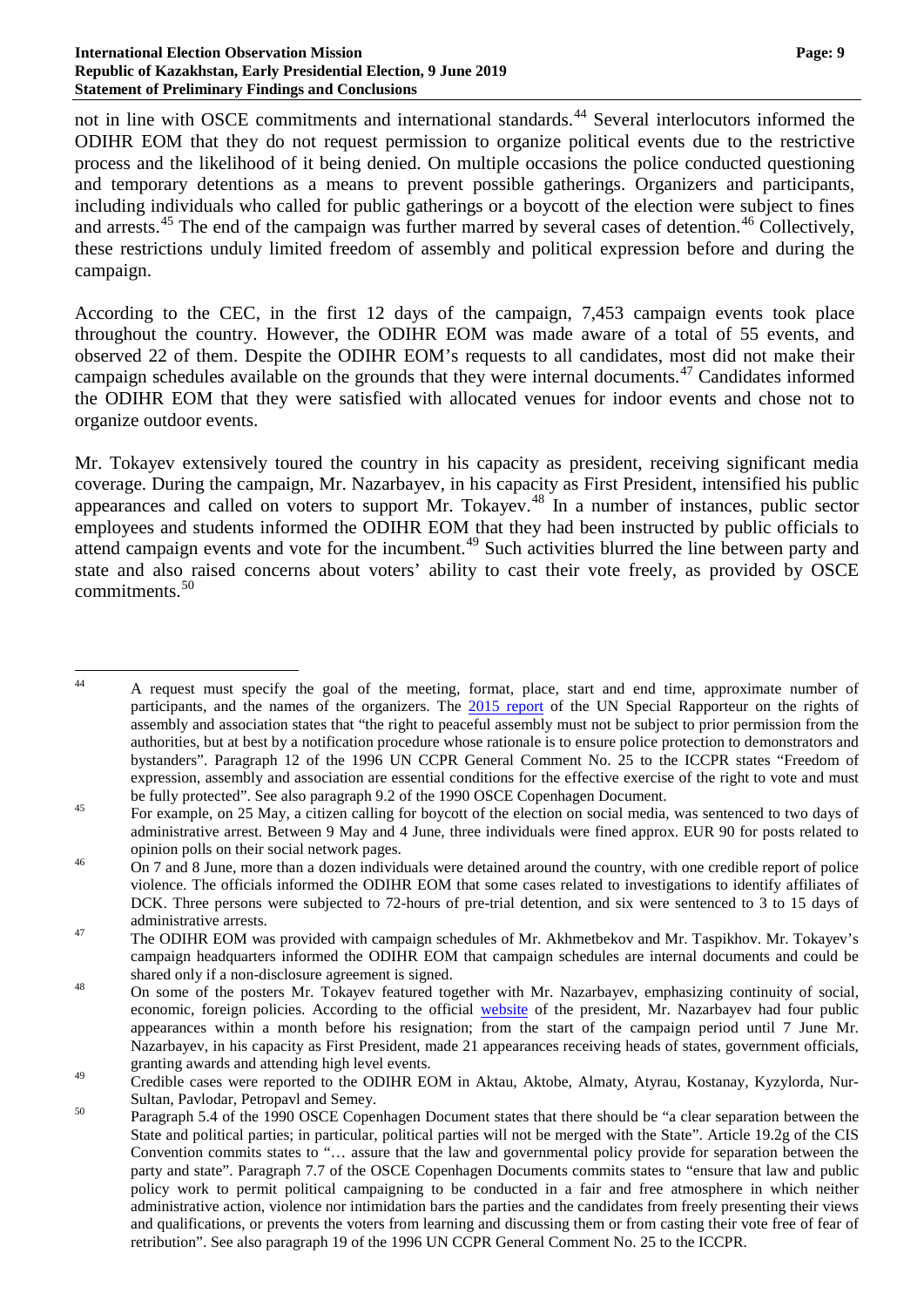#### **Campaign Finance**

The Election Law provides for public and private funding. Candidates can cover some campaign expenses from the state budget, as determined by the CEC, with funds allocated indirectly through transfers to the accounts opened by the Nur-Sultan *Akimat* and administered by election commissions. [51](#page-9-0) Candidates must apply and provide supporting documentation to receive the funding. The procedures to apply for, use and report on public funding are excessively complex, lengthy and not sufficiently regulated in the law, which led to requests for clarifications from the candidates.<sup>[52](#page-9-1)</sup>

Private funds can consist of the candidates' own funds, contributions from parties or associations that nominated them, and donations from individuals and legal entities.<sup>[53](#page-9-2)</sup> Contributions from state-funded organisations, charities, religious communities, and foreign, in-kind and anonymous sources are prohibited. Candidates must open dedicated accounts in the bank chosen by the CEC within a day of their registration. There was no unified date for all candidates to start fundraising. The bank was obliged to report to the CEC weekly on all contributions and expenditures.<sup>[54](#page-9-3)</sup> The CEC published only aggregate data on campaign funds with no breakdown on who donated funds or for what purposes expenditures were made, thus reducing the transparency of the system.<sup>[55](#page-9-4)</sup>

Five days after the results are announced, candidates are obliged to submit a campaign finance report to the CEC, which publishes them on its website. Breaches of campaign finance rules by a candidate may lead to de-registration. In case financial violations by the winning candidate are established after the election and prior to the inauguration, the election results could be annulled.

#### **Media**

Freedom of expression and the right of access to information are guaranteed in the Constitution, but the legal framework for media contains a number of restrictive provisions. Contrary to previous ODIHR recommendations and calls from the OSCE Representative on Freedom of the Media (RFoM), defamation and insult remain criminal offences. Incitements to social, national and religious discord, as well as spreading false information are punishable with substantial fines or sentences of up to 20 years of imprisonment.<sup>[56](#page-9-5)</sup> The RFoM, on several occasions, has stated that "too often journalists work under pressure and fear, lacking access to information, especially public information which could be provided by the authorities" and that "detention of journalists in Kazakhstan is of grave concern".<sup>[57](#page-9-6)</sup>

Many broadcast and print media are fully or partly owned or funded by the state. According to many ODIHR EOM interlocutors, state-funded media have easier access to information from official sources, compared to other media, but do not critically assess official information. Despite a large number of outlets, most ODIHR EOM interlocutors claimed that national and regional authorities influence media through the distribution of public advertising contracts, which, in a limited advertising market,

<span id="page-9-0"></span><sup>&</sup>lt;sup>51</sup> Each candidate is entitled to approx. EUR 12,350 for TV and EUR 470 for radio appearances; EUR 1,900 for print

<span id="page-9-1"></span>media; EUR 470 for public events; EUR 940 for printed materials and EUR 1,110 for transportation costs.<br>Candidates should apply for funding by submitting the contracts with the service providers and invoices. The commissio

<span id="page-9-2"></span><sup>&</sup>lt;sup>53</sup> Cumulative funds of candidates and nominating bodies are limited to approx. EUR 1.2 million and donations are limited to approx. EUR 1.5 million. Candidates' expenditure is limited to the amount of private and public funds established by law (approx. EUR 2.72 million).<br>The CEC informed the ODIHR EOM that it does not conduct additional control of expenditures from private funds

<span id="page-9-3"></span>during the campaign period.<br>
According to a [CEC report,](http://www.election.gov.kz/rus/informatsiya-o-vyborakh-i-referendumakh-v-rk/informatsiya-o-tekushchey-izbiratelnoy-kampanii.php) the largest contribution was received by Mr. Tokayev (approx EUR 2.6 million). Other

<span id="page-9-4"></span>candidates together raised approx. EUR 2 million.<br><sup>56</sup> Incitement is punishable with imprisonment from 12 to 20 years, and spreading false information is punishable with

<span id="page-9-5"></span>limitation of freedom or imprisonment from 3 to 7 years. There is no statute of limitation for media cases.<br>See OSCE RFoM statements fro[m 5 April 2018,](https://www.osce.org/representative-on-freedom-of-media/376966) [8 November 2018,](https://www.osce.org/representative-on-freedom-of-media/402419) an[d 27 February 2019.](https://www.osce.org/representative-on-freedom-of-media/412628)

<span id="page-9-6"></span>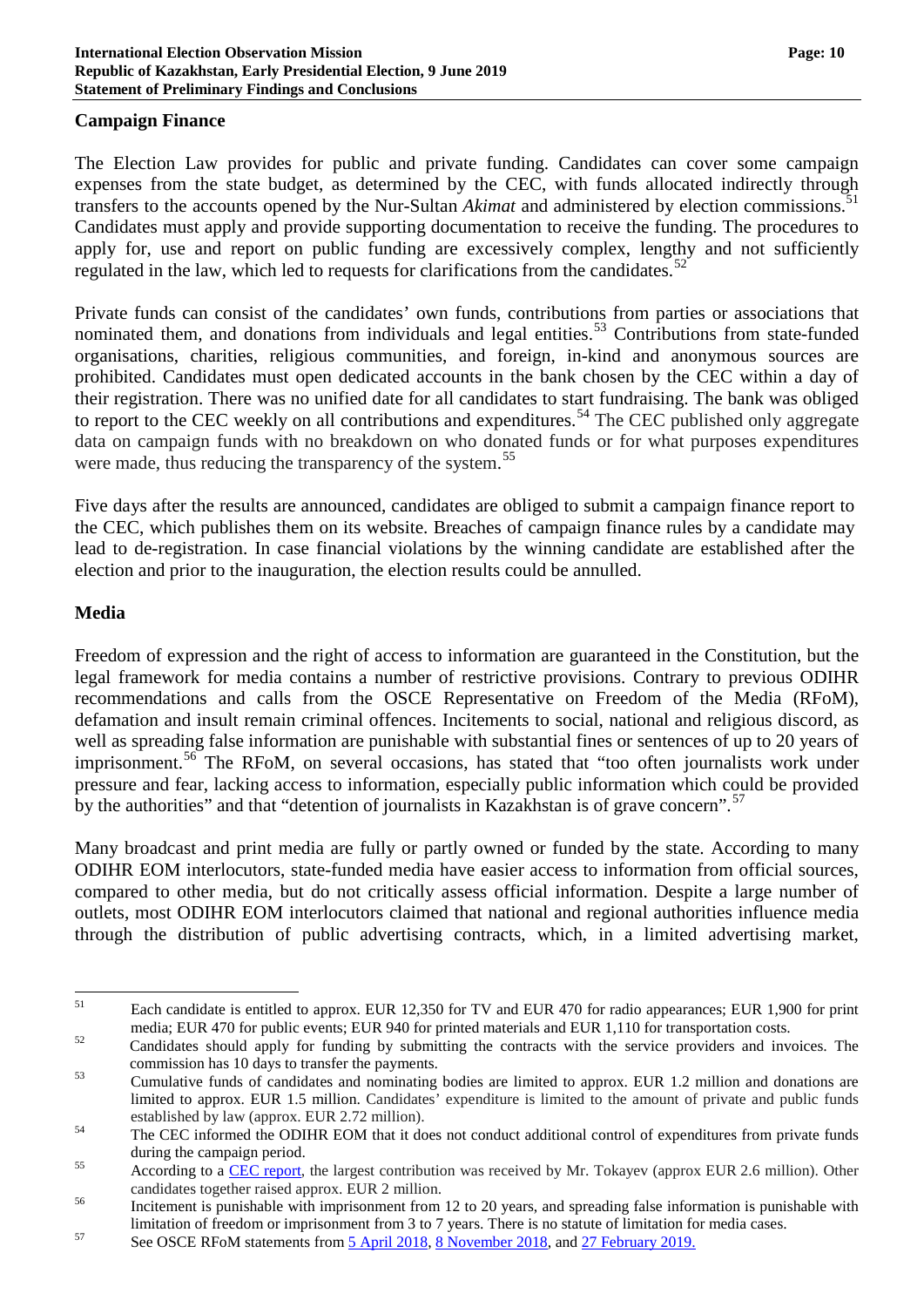effectively undermines their independence.<sup>[58](#page-10-0)</sup> Since the election was called, in several cases the state-funded media chose not to cover specific political events that generated public interest.<sup>[59](#page-10-1)</sup> The Information Committee under the Ministry of Information and Social Development, as well as the Prosecutor General and the National Security Committee, are entitled to block websites and halt media outlet operations, without a court decision. On 9 May, a number of online media outlets, as well as Facebook, Instagram and YouTube, were not accessible.<sup>[60](#page-10-2)</sup> The ODIHR EOM observed that access to the social networks was limited or throttled in the evenings, on a daily basis, including on election day. Such legal powers and sanctions, and their implementation, lead to self-censorship and limit online political discourse, at odds with international standards.<sup>[61](#page-10-3)</sup>

The campaign was covered mostly in the nationwide state-funded media. Some media informed the ODIHR EOM that they preferred not to report on election-related issues due to over-restrictive regulation. The CEC chose *Khabar TV* to conduct the sole debate on 29 May. Four candidates participated, while the remaining three were represented by proxies, including the incumbent. No women took part in the debate. The participants spoke Kazakh or Russian without interpretation, limiting voters who speak only one of the two languages to make an informed opinion.

During the campaign, Mr. Nazarbayev, in his capacity as First President, enjoyed significant media attention, including in most headlines.<sup>[62](#page-10-4)</sup> The state-funded broadcasters dedicated between 14 and 31 per cent of their coverage to Mr. Nazarbayev including election-related coverage. Mr. Tokayev received between 10 and 53 per cent coverage of his daily presidential duties, while as candidate he got between 9 and 20 per cent. As for the other candidates, they received between 5 and 20 per cent each, in the monitored broadcasters. The state-funded newspapers followed the same pattern. The coverage of all the candidates was either positive or neutral and their activities were often presented by proxies. In general, media did not provide the viewers with a comprehensive analysis of campaign platforms of candidates. As for the paid advertisements, all the candidates provided their video spots to the state-funded broadcasters, but only Mr. Tokayev's spots appeared on two of three monitored private channels. While media respected the formal allocation of airtime for candidates during the campaign, the extensive coverage of the incumbent in his official capacity and support for his election by the First President did not provide a level playing field for all candidates. This, alongside the lack of critical analysis by media, limited voters' ability to make an informed choice.

The Information Committee informed the ODIHR EOM that it conducted qualitative and quantitative media monitoring of all national media outlets, 150 websites in the country and social networks.<sup>[63](#page-10-5)</sup> Since 8 May, the Prosecutor General issued two general warnings restrictively interpreting the law on the conduct of opinion polls. $^{64}$  $^{64}$  $^{64}$ 

<span id="page-10-0"></span> $58$  According to the Ministry of Information and Social Development, there are over 3,000 registered media outlets.

<span id="page-10-1"></span>The state-funded TV channels and online news websites did not report on events such as the 21 April and 1 May demonstrations and detention of some activists and journalists. Only few outlets covered meetings of a group "Mothers of many children", who were demanding the resolution of housing issues.<br>See the [statement](https://twitter.com/osce_rfom/status/1126888630595645441?s=11) by OSCE RFoM of 10 May. According to some interlocutors, Nur-Sultan and Almaty regions had

<span id="page-10-2"></span>no Internet access. According to the **statement** by the Minister of Information and Social Development from 14 May, these were technical issues related to service providers on that day.<br>See, paragraphs 21-25 of the 2011 UN CCPR General Comment No. 34 to the Article 19 of the ICCPR.<br>During the campaign period, the ODIHR EOM monitored the

<span id="page-10-3"></span>

<span id="page-10-4"></span>*Qazaqstan TV* (state-funded broadcasters)*, First Eurasian Channel* (a mostly stated-funded broadcaster)*, Channel 31*  and *KTK* (private channels)*.* Radio: *Kazakh Radio* (state-funded). Newspapers: *Egemen Kazakhstan* and *Kazakhstanskaya Pravda (*state-funded), *Liter*, *Vremya, Zhas Alash* (private). Online outlets: [sputniknews.kz,](https://sputniknews.kz/)  $t_{\text{energy}}$  the scope and methodology of its monitoring was not publicly available.<br>
<sup>64</sup> The prosecution invoked Article 120 of the Administrative Offences Code, but the Election Law does not prohibit

<span id="page-10-5"></span>

<span id="page-10-6"></span>conducting opinion polls, only obliging media to reference data on the entity that conducted the opinion poll.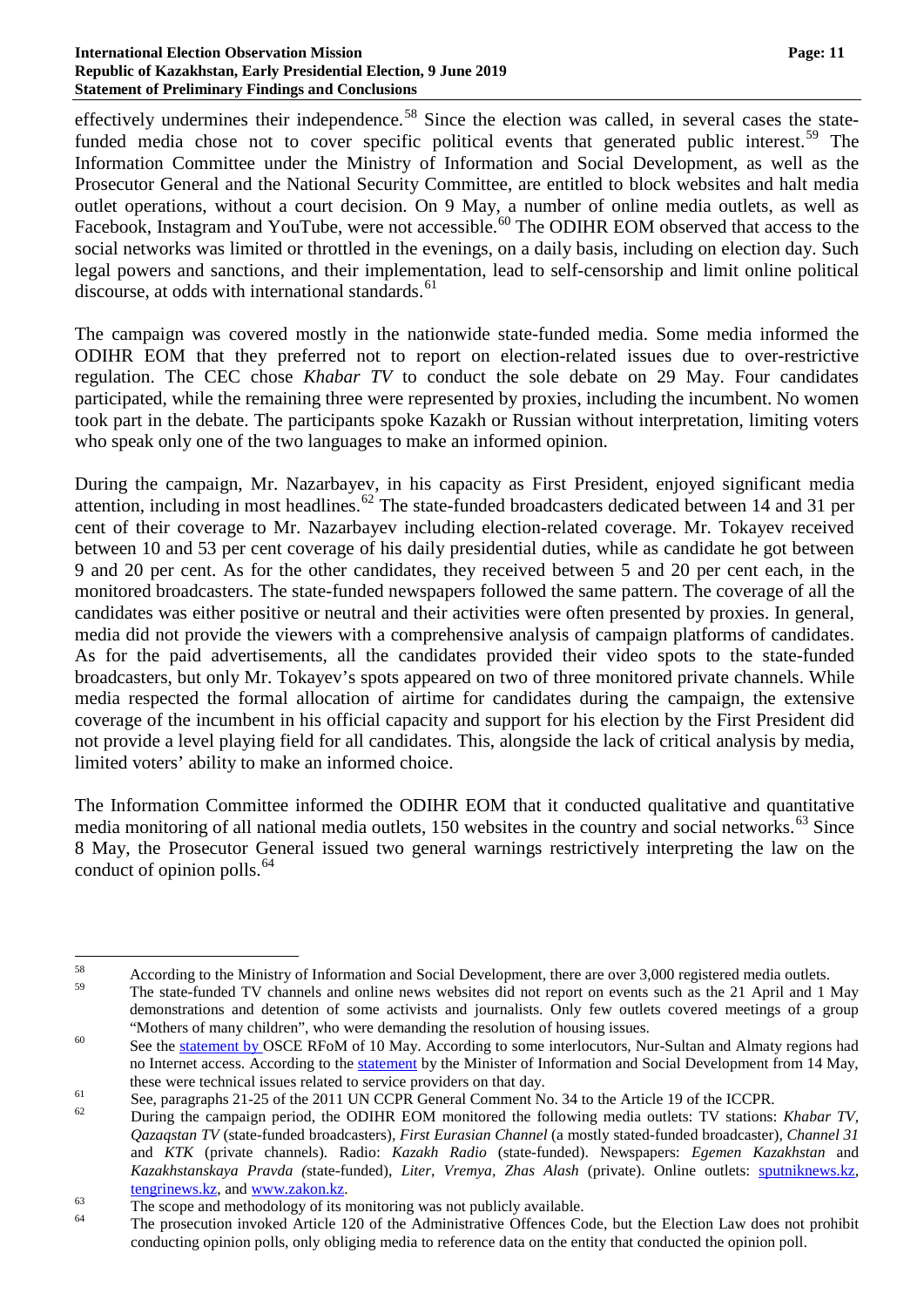#### **Complaints and Appeals**

Election-related complaints may be filed by all electoral stakeholders with election commissions or courts within ten days of the alleged violation.<sup>[65](#page-11-0)</sup> Election commissions have five days to consider complaints, and three days to review appeals against decisions of lower-level commissions. Complaints filed within five days before or on election day must be reviewed immediately.<sup>[66](#page-11-1)</sup> According to the statistical compilation received by the ODIHR EOM from the CEC, it considered 157 applications and complaints, without formal hearings and without providing the opportunity to the plaintiffs to provide additional arguments. Despite requests, the CEC did not publish nor provide the ODIHR EOM with the texts of complaints or official decisions and responses, undermining effective remedy, contrary to OSCE commitments. [67](#page-11-2)

The Supreme Court receives complaints and appeals challenging CEC decisions. Candidate registration or de-registration can be challenged within ten days of the CEC decision, and the Supreme Court has ten days to issue a final decision. The judgement could potentially be delivered after the campaign starts, undermining equal possibility for campaigning. Five appeals related to candidate registration were submitted to the Supreme Court, four of which were considered inadmissible and one was rejected.<sup>[68](#page-11-3)</sup>

Final election results may be appealed to the Constitutional Council within ten days of the announcement only by the president, speakers of both houses of parliament, at least one fifth of the members of parliament or the prime minister. This deprives citizens of a possibility to challenge the outcome of elections contrary to good electoral practice.<sup>[69](#page-11-4)</sup>

The Constitution provides that the courts exercise justice independently. However, judges at all levels are nominated or appointed, and dismissed, by the president and are therefore put under dependency of the executive, including through disciplinary measures, which is contrary to the principle of separation of powers.<sup>[70](#page-11-5)</sup> Public trust in electoral dispute resolution is further compromised when an incumbent president is standing for election, as was the case in this election. Some courts requested approval of the *Akimats* to conduct meetings with the ODIHR EOM, or, in other cases, *Akimats* organized the meetings on behalf of the courts.

<span id="page-11-0"></span><sup>&</sup>lt;sup>65</sup> In case a complaint is simultaneously submitted to both, the election commission must suspend any proceedings until

<span id="page-11-1"></span>the court ruling enters into force.<br><sup>66</sup> Election commissions should resolve complaints related to inclusion to voter lists on the same day and their

<span id="page-11-2"></span>decisions are subject to further expedited judicial review.<br>According to the CEC, overall, 35 applications were received during candidate registration and 122 since the campaign began. The majority concerned issues of election administration (93) and applications for self-nomination (33), 8 were deemed inadmissible and 18 were transferred to respective TECs for examination. The CEC qualified 14 applications as complaints. Paragraph 5.11 of the 1990 OSCE Copenhagen Document provides that "administrative decisions against a person must be fully justifiable and must as a rule indicate the usual remedies available" and paragraph 5.10 commits participating States to provide everyone with "effective means of redress against administrative decisions, so as to guarantee respect for fundamental rights and ensure legal integrity".<br>These cases concerned constitutionality of candidacy restrictions. One of the decisions was reviewed and uphe

<span id="page-11-3"></span>cassation by the Supreme Court Civil Law Judicial Collegium. Another appeal was related to the assessment of the language test and alleged damage to the reputation of the nominee by the public announcement of the test results. The Court conducted three hearings on the case, one closed to the public and ODIHR EOM observers, and dismissed

<span id="page-11-4"></span>the appeal.<br>
Section II.3.3.3.f of the 2002 Venice Commission's Code of Good Practice in Electoral Matters recommends direct legal standing in challenging election results: "All candidates and all voters … must be entitled to appeal. A

<span id="page-11-5"></span>reasonable quorum may be imposed for appeals by voters on the results of elections".<br>  $\frac{70}{2}$  Paragraph 5.12 of the 1990 OSCE Copenhagen Document requires the States Parties to ensure independence of judges and the impartial operation of the public judicial service. See also the [Venice Commission's](https://www.venice.coe.int/webforms/documents/default.aspx?pdffile=CDL-AD%282007%29028-e) Report on [Judicial Appointments](https://www.venice.coe.int/webforms/documents/default.aspx?pdffile=CDL-AD%282007%29028-e) and the Venice Commission's [European Principles of the Independence of the Judiciary.](https://www.venice.coe.int/webforms/documents/default.aspx?pdffile=CDL-JD(2008)002-e)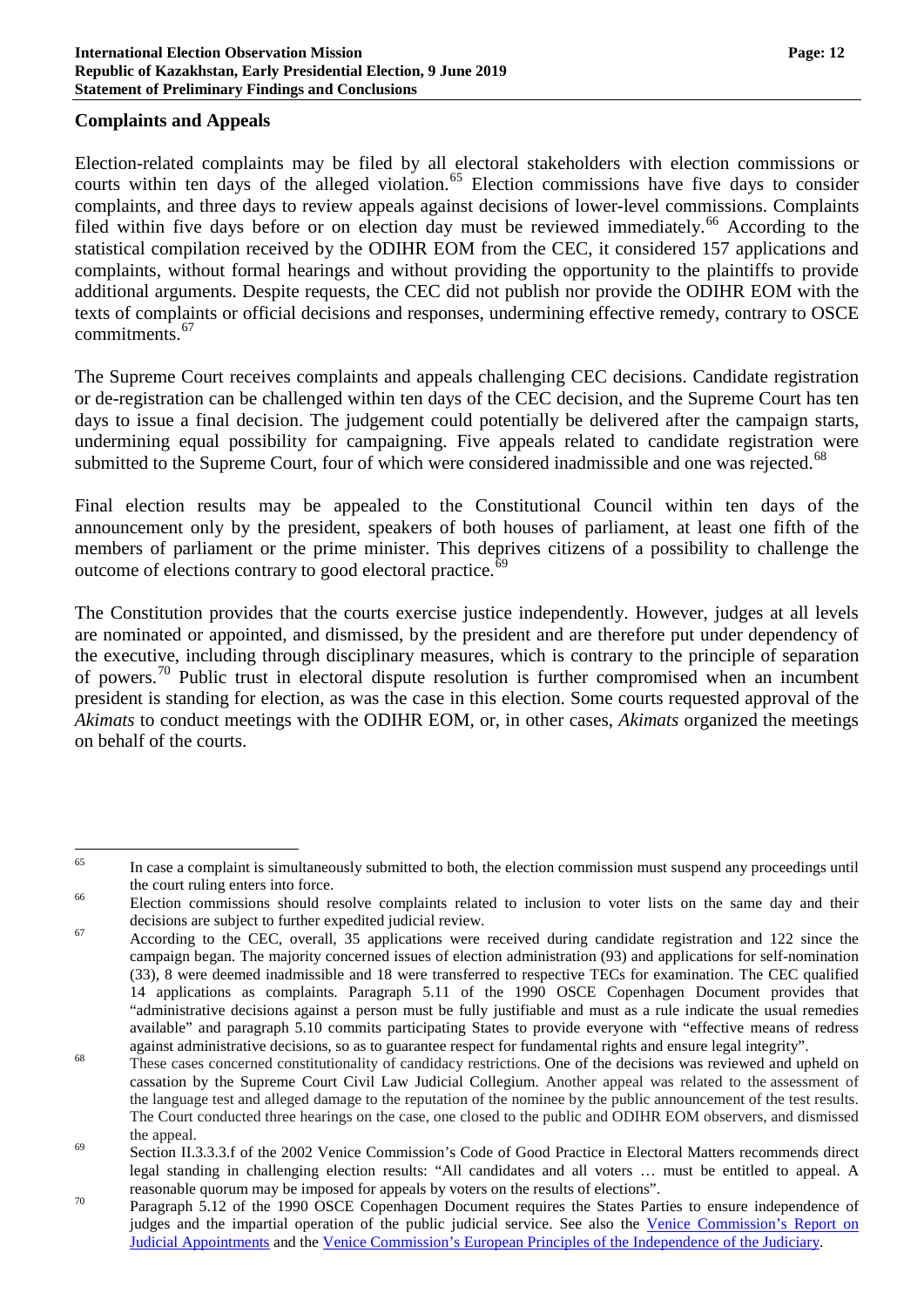Allegations of electoral offenses can be filed with public prosecutors or courts who should consider them within five days. The prosecutors actively monitor compliance with electoral legislation.<sup>[71](#page-12-0)</sup>

#### **Citizen and International Observers**

The Election Law provides for both citizen and international observers. Citizen observers may be nominated by public associations and non-profit organizations. There is no formal accreditation procedure with the election administration.<sup>[72](#page-12-1)</sup> Candidates and registered political parties are each entitled to one proxy per polling station. Despite the limited space for civil society, several organizations deployed observers, including Next.kz, Misk, Echo, and *Amanat*. However, a considerable number of ODIHR EOM interlocutors raised concerns about the political affiliation or independence of some groups. International observers are accredited by the CEC. By the 3 June deadline, the CEC accredited 1,013 international observers.

## **Election Day**

Election day was efficiently organized, but a significant number of procedural errors during voting, counting and tabulation, as well as several cases of electoral malfeasance, were observed. While the polling proceeded in a generally calm and orderly manner, a number of peaceful protests organized in Nur-Sultan, Almaty, Semey, and Shymkent resulted in forceful response by police to disperse or arrest protesters. The IEOM observed and received credible follow-up reports that several hundred protesters were detained in Nur-Sultan and Almaty, including journalists and human rights defenders. Later, court trials were organised at detention centres, closed to the public and observers, without a possibility for legal defence, and in breach of other procedural rules.<sup>[73](#page-12-2)</sup>

Throughout election day, meaningful transparency was not always provided. In a number of polling stations, IEOM observers were prevented from following the process and in many cases were not allowed to scrutinize the voter lists or were requested to remain at a large distance from the polling proceedings and the vote count. The IEOM observed unauthorised persons in 6 per cent of polling stations.

Most polling stations opened on time. Some procedures were not followed, including counting and announcing the number of ballots, in almost half of observations. Some 28 per cent of observed polling stations were inaccessible to voters with disabilities. Women were observed to be well-represented in PECs, serving as chairpersons in 63 per cent of polling stations.

Voting was assessed negatively in 6 per cent of polling stations. Serious irregularities were observed in polling stations across the country, including series of identical signatures in voter lists (9 per cent of observations), voters without an ID being allowed to vote (3 per cent) and group voting (4 per cent). IEOM observed ballot box stuffing in 23 polling stations and received additional video material that showed ballot box stuffing in at least 19 other polling stations. Many of these videos were also widely circulated on social media. In 4 per cent of polling stations, individuals outside the polling stations were systematically recording who turned out to vote.

<span id="page-12-0"></span> $71$  As of 8 June, the prosecutor initiated eight election-related court cases. Seven concerned breaches of regulation on opinion polls. Four news portals (*Nur.kz*, *Kazak yni*, *Socium Kyzylorda* and *Exclusive.kz*) were sentenced to fines of approx. EUR 180. Three individuals were fined for approx EUR 90 for posts on their social network pages (*See Election Campaign*), two of which were appealed, with one rejected and one pending. One individual was fined for

<span id="page-12-2"></span><span id="page-12-1"></span>

destruction of campaign posters.<br>Citizen observers are required to have a letter from their nominating organization.<br>Article 9 of the ICCPR safeguards the right to liberty and security of person, and ensures that deprivati is conducted "in accordance with procedure established by law". Article 14 ensures the right "to a fair and public hearing by a competent, independent and impartial tribunal, (d) to be tried in his presence, and to defend himself in person or through legal assistance of his own choosing… (g) not to be compelled to testify against himself or to confess guilt". See also, paragraphs 5.10, 5.16 and 5.17 of the 1990 OSCE Copenhagen Document.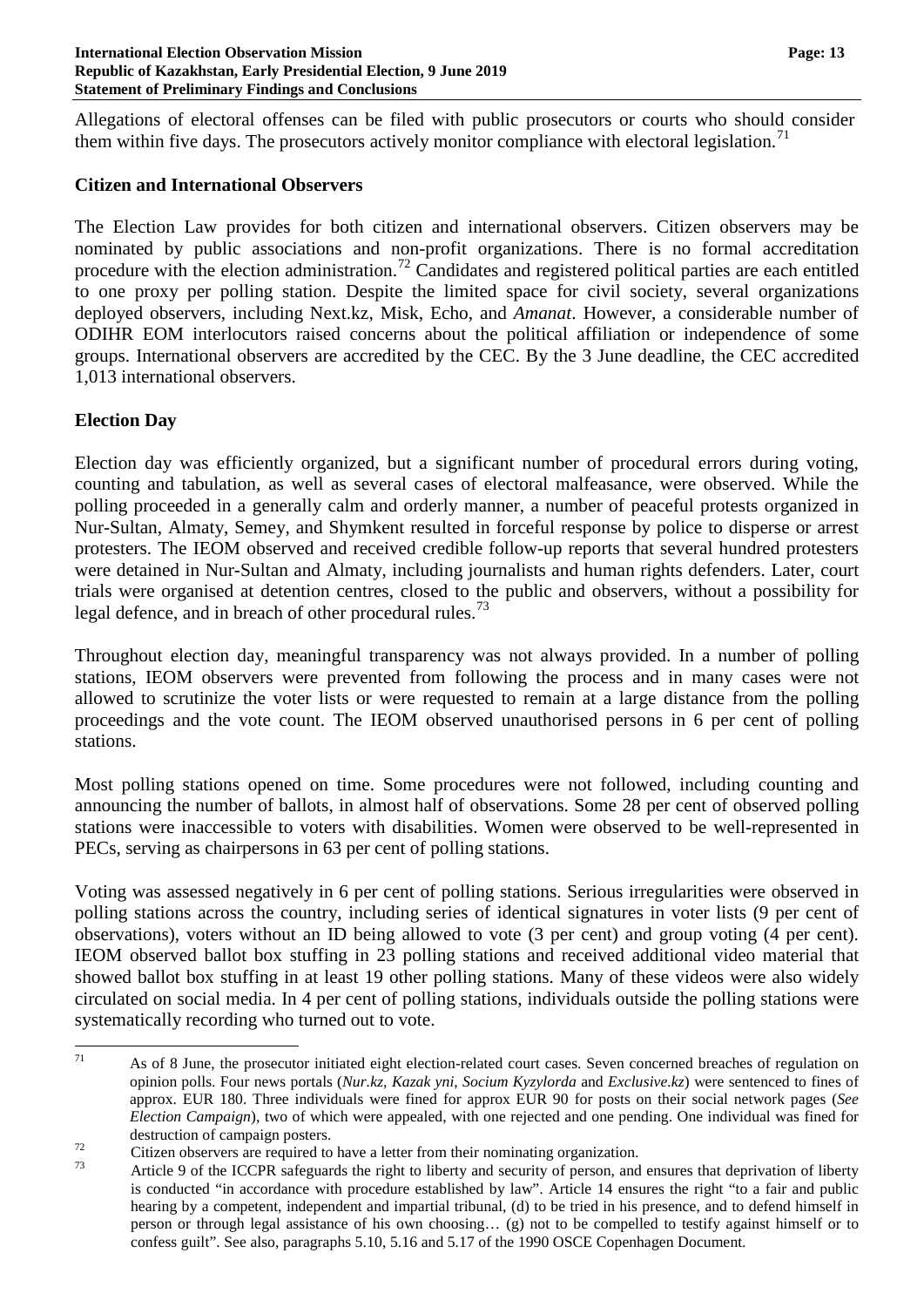IEOM observers noted that a significant number of voters were added to the voter list on election day, amounting to, on average, some  $25$  voters per polling station.<sup>[74](#page-13-0)</sup> In some cases, voters were added without having a residence in the given precinct. The IEOM observed that City Service Centre (*TSON*) personnel, located at polling stations, printed on-demand residence certificates to anyone who requested them, with which voters could be registered to vote on election day.<sup>[75](#page-13-1)</sup> No mechanism was in place to prevent the same person requesting multiple residence certificates, which was observed by the IEOM. The PECs did not retain AVCs in 12 per cent of polling stations observed or record the data of voters who voted with the AVCs in 13 per cent of polling stations, which underscored serious challenges with AVC safeguards that undermine the integrity of voter lists and cannot guarantee the equality of votes.

The CEC reported a turnout of 77 per cent and informed the IEOM it did not intend to publish the number of voters registered on election day. The CEC also did not plan to publish election results or turnout information disaggregated by polling station, as it is not required by law, which reduces the transparency of the election results and public confidence in the process.

Counting was evaluated negatively by IEOM observers in more than half of polling stations observed, raising serious questions about whether ballots were counted and reported honestly, as required by paragraph 7.4 of the 1990 OSCE Copenhagen Document. Observers were restricted from following the vote count in a quarter of polling stations observed. The IEOM observed deliberate falsification in 11 per cent of counts observed, including indications of ballot box stuffing in 9 per cent of observations. Significant procedural errors were observed. In half of the observed PECs did not determine the number of ballots issued by counting voters' signatures or announce the number of voters and unused ballots. More than half of observed PECs did not establish the number of voters who voted with AVCs. In almost one-third of polling stations, unused ballots were not cancelled before opening the ballot boxes. PECs rarely announced the voters' choice during the count and in some cases, the ballots were not correctly separated into different piles before being counted.

In one-fifth of observations, the number of homebound voters was not recorded in the protocol. The number of ballots in the mobile ballot boxes was higher than the number of homebound requests in 81 per cent of counts observed, but such ballots were invalidated in only 19 per cent of cases. In 9 per cent of all counts observed, the total number of ballots exceeded the number of voters who voted. More than half of PECs failed to announce the figures they entered in the protocols, which were not posted in almost half of cases. Some PECs did not fill the protocols completely and in ink.

Tabulation was assessed negatively in one-fifth of the 92 TECs visited, mainly due to lack of transparency (in 22 TECs), but also due to observation of electoral malfeasance in 9 TECs.<sup>[76](#page-13-2)</sup> This included completion of count protocols at TECs (19 cases), as well as TEC staff instructing PEC chairpersons to change results (13 cases), in violation of the law. In three TECs in Turkistan and Shymkent, IEOM observers were denied access. The conditions for reception and tabulation of protocols were not adequate in 15 TECs, and some were overcrowded. A number of PEC protocols could not reconcile in 23 TECs observed. On the morning of 10 June, the CEC announced preliminary results showing that Mr. Tokayev won the election with 70.76 per cent of votes.

<span id="page-13-1"></span>

<span id="page-13-0"></span><sup>&</sup>lt;sup>74</sup> Of these, some 40 polling stations observed had more than 100 voters added on election day.<br><sup>75</sup> By 11am, *TSON* offices in polling stations 138 and 139 in Nur-Sultan, informed the IEOM that they issued some 200 and 150 residence certificates, respectively. The CEC informed IEOM observers it did not intend to conduct any *ex-*

<span id="page-13-2"></span>*post* audits of the use of residence certificates on election day.<br><sup>76</sup> As observed at TECs in Almaty, East Kazakhstan, Kyzylorda, Nur-Sultan, Pavlodar, Turkistan and Zhambyl. In addition, in Zhalagash and Kyzlorda TECs (Kyzlorda Oblast) all PEC protocols were pre-signed by all PEC members.